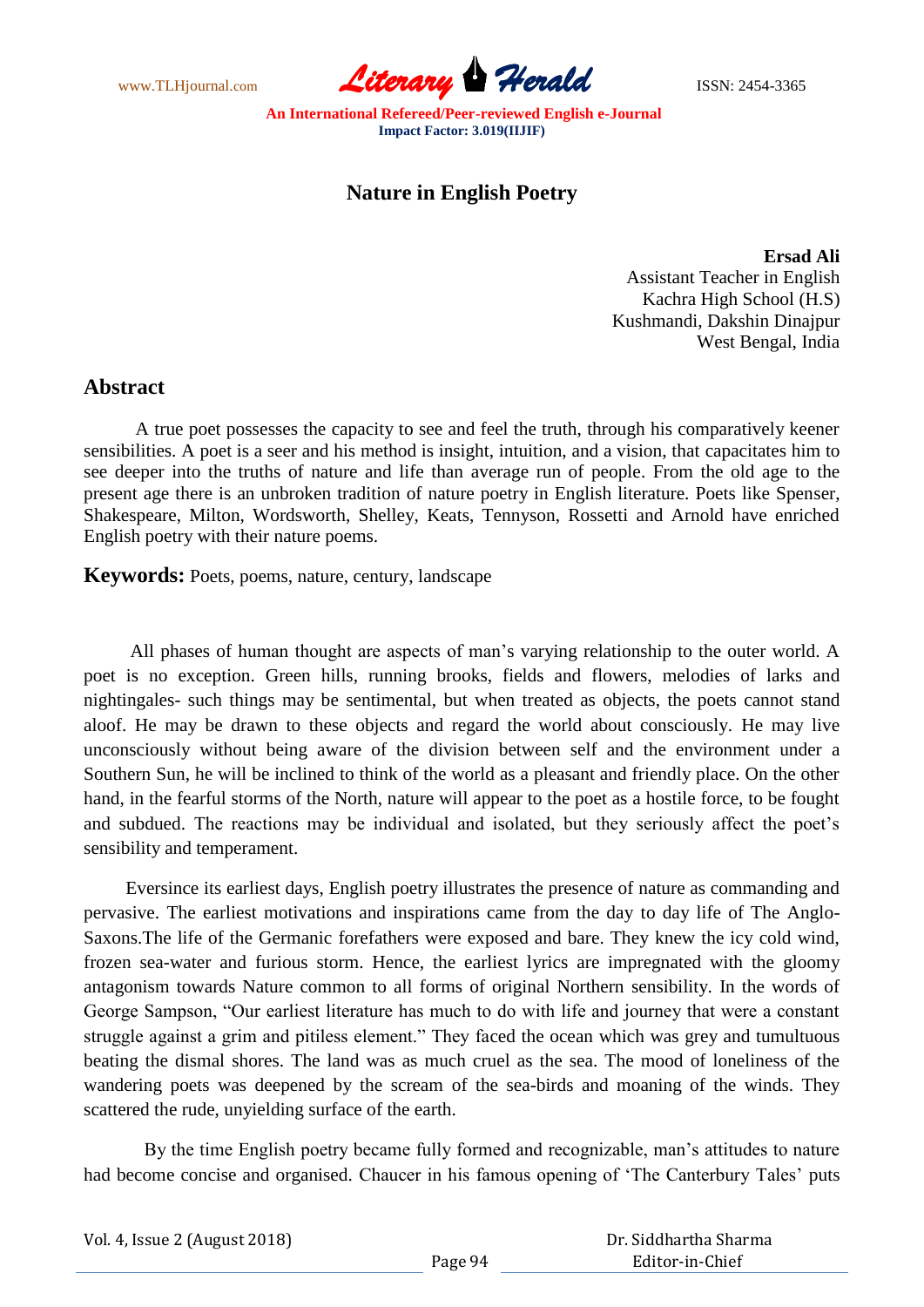www.TLHjournal.com *Literary Herald*ISSN: 2454-3365

it, "When that April with his showers sote/The draught of March pierced to the root." Chaucer's month of April is a symbolic Spring. During the Renaissance period, the movement of ideas gathers such force that by the end of the  $17<sup>th</sup>$  century, there was little of primitive harshness left in English thought and sensibility. It can be said that by this time nature has been tempt and the sensibilities had been educated. A new era of enlightenment brought along a vast change in the way nature was treated by the poets like Spencer and Shakespeare.

 With the growth of human sensibility, the human mind was sufficiently protected for the growth of an artificial culture. That culture is the culture of the  $18<sup>th</sup>$  century. The peculiar virtues of the  $18<sup>th</sup>$  century from the points of view of art and literature were due not so much to man' triumph over nature as to the skilful way in which he ignored them. The  $17<sup>th</sup>$  century had closed with Dryden, on what we may call a note of perfect accord between man and nature. There was a vast spectacle of great beauty as a background. For the  $17<sup>th</sup>$  and  $18<sup>th</sup>$  century poets tending towards Romanticism, nature was adopted as a refuge from the corrupt influences of town. In Dryden, Pope, nature is never understood imaginatively, but with wit. Dryden"s comment is worth mentioning: "It is a terrible business for poetry when it is not wholly employed on nature."

A reaction naturally arose in the poets against the artificial and conventional poetry of the  $18<sup>th</sup>$ century. A host of young poets turned way to the woods and pastures lands. It was James Thomson who first struck the note of this spontaneous attachment. He conceived nature as a vast canvas and God as a landscape painter. Cowper was more significant in this subjective contemplation of nature. Wordsworth must have been deeply influenced by Cowper's philosophical bent of mind, to see a soul in all things and the soul is God. Burns lived close to the earth and like Crabbe and Clare brought his own lived experience of the natural world to bear on their own writing. They were peasant poets of the land and careful realist in the rendering of nature. They were less passionate in the celebrating of nature.

 The Romantic poets with the exception of Blake have always been celebrants of nature. For all of them there was a joy to be found in the natural world which was not present in manmade institutions or practices. Byron gave it the simplest expression in "Childe Harold"s Pilgrimage":

> "I live not in myself, but I become Portion of that around me; and to me High mountains are a feeling."

 Romantics were characterized by accurate, abundant and loving attention to the external world. Its opulent variety in flowers, trees, mountain and springs had a deep impress on the mind of the poets in the early  $19<sup>th</sup>$  century. When they treated nature they bore no superficial appreciation for it, but endowed in with true feeling and sensibility. The essential unity between man and nature began to occupy the foreground of their poetry.

 From Thomson, Wordsworth derived the tradition of looking upon nature as the handy work of God, the revelation of his power or benevolence on earth. As the Lake District was to

| Vol. 4, Issue 2 (August 2018) |  |
|-------------------------------|--|
|                               |  |

 Dr. Siddhartha Sharma Editor-in-Chief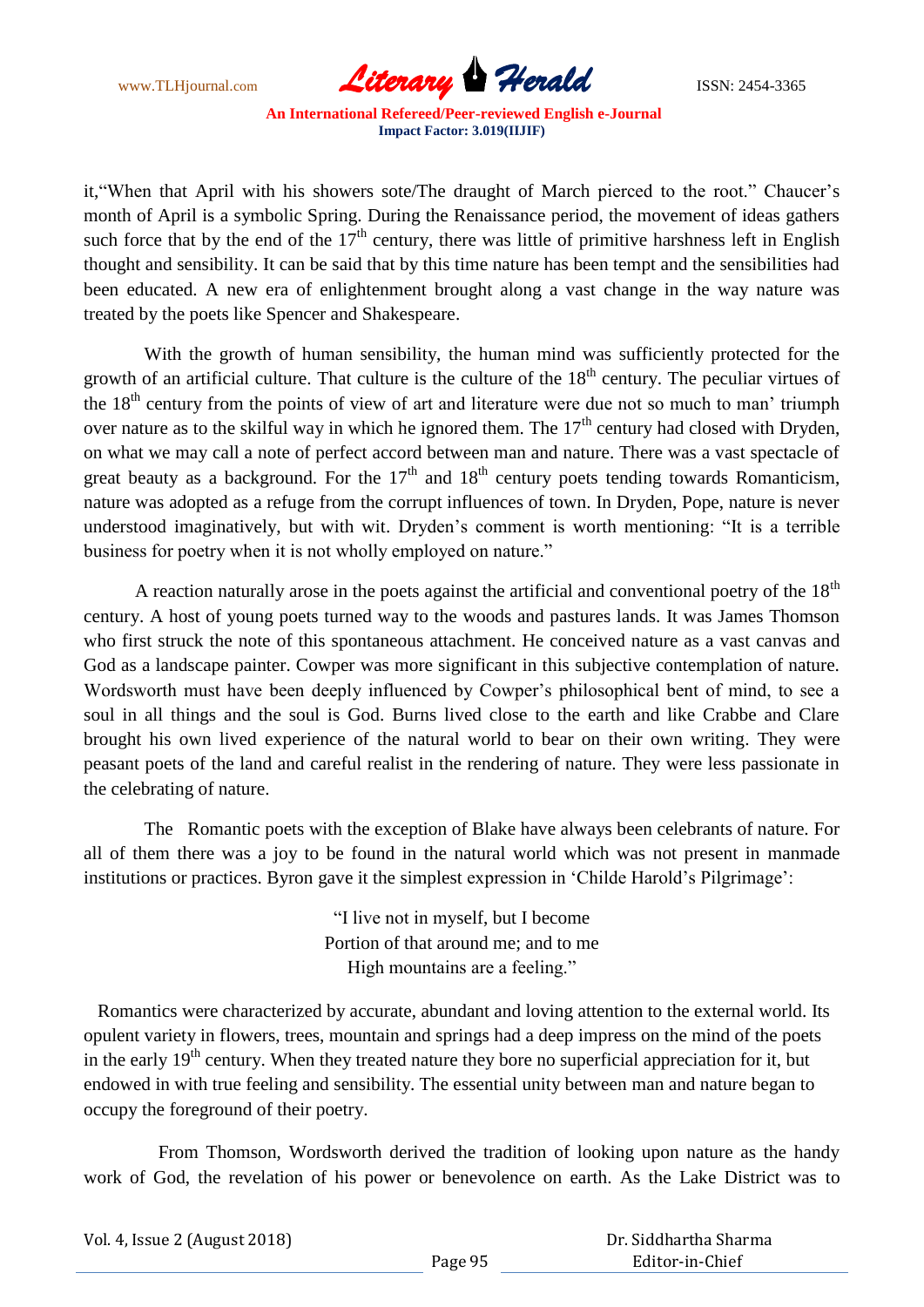www.TLHjournal.com **Literary Herald Herald** ISSN: 2454-3365

Wordsworth, the general scenery of Buckinghamshire was to Cowper. Wordsworth was in the habit of directly mentioning the place names or the names of mountains and lakes. To all the romantics, nature was no longer the external world or a source of pleasure; it was a moral force, a source of inspiration, a support in times of trouble. Therefore the actual landscapes in Wordsworth"s poetry had always interacted or had a give and take relationship with the poet's mind.

 In romantic poetry on nature poets keen pleasure add scene, hearing and feeling its freshness are quite palpable. The contrast between the open country life and the life in cities and towns recur in many of the poems. In the smoky towns and cities life began to wear out and get exhausted. All of them-Blake, Coleridge or Byron hungered for open air, sky, shinning stars, ancient mountains, clouds. Wordsworth and Blake shared the same belief that the nature can afford a more beneficial education than traditional academic courses. In a famous small poem "The Tables Turned" Wordsworth invited the readers to lay aside books and get exposed in vast outer nature- to run into it, to roll into it, to touch, to play with it or to dance upon it. Hence he uttered: "Let nature be your teacher". When Shelley was filled with radical thoughts for a massive change in society and its institutions, he found a symbolic agent in the "West Wind". He surrendered his own weakness before the mighty storm and invoked it with sincere passion to carry the prophetic hope for the diseased and suffering humanity. Coleridge always tried to achieve a fruitful harmony between the creative process of human mind and the natural world.

 Wordsworth was a nature mystic; in contact with nature Wordsworth felt sublimation. It transported to him into mood of worship. Nature possesses a power and a radiance which is quite beyond normal encounters of mind with the external world. In the moments of heightened poetic inspiration, the poet found in nature a faith which was a spiritual alternative for divine belief. It is this power which is not only mysterious and wonderful, but also inspires the poetic creation.

 The Pre-Raphaelites, Rossetti, Morris and others paint nature with its picturesque beauty, minute details and grandeur. Swinburne shows the same love for dawn and sunset, chattering of birds, though sometimes a touch of morbidity creeps in as in "The Garden of Proserpine". Tennyson, in "In Memoriam" has given us the detailed picture of winter snow and later, the spring and other changes. Wordsworth"s pantheism we find there in such lines as:

> "Thy voice is on the rolling air; I hear thee where the waters run; Thou standest in the rising sun; And in the setting thou art fair."

In his "Lotos-eaters" the atmosphere is drowsy, the slow moon climbs and the deep moans in many voices in "Ulysses", the long fields of barley and rye whitening willows, quivering aspens, lilies and colourful flowers all around the grey castle of the Lady of Shalott show the port"s power of observation and skill of presenting the details. In Arnold"s "Scholar Gypsy", the main purpose is to